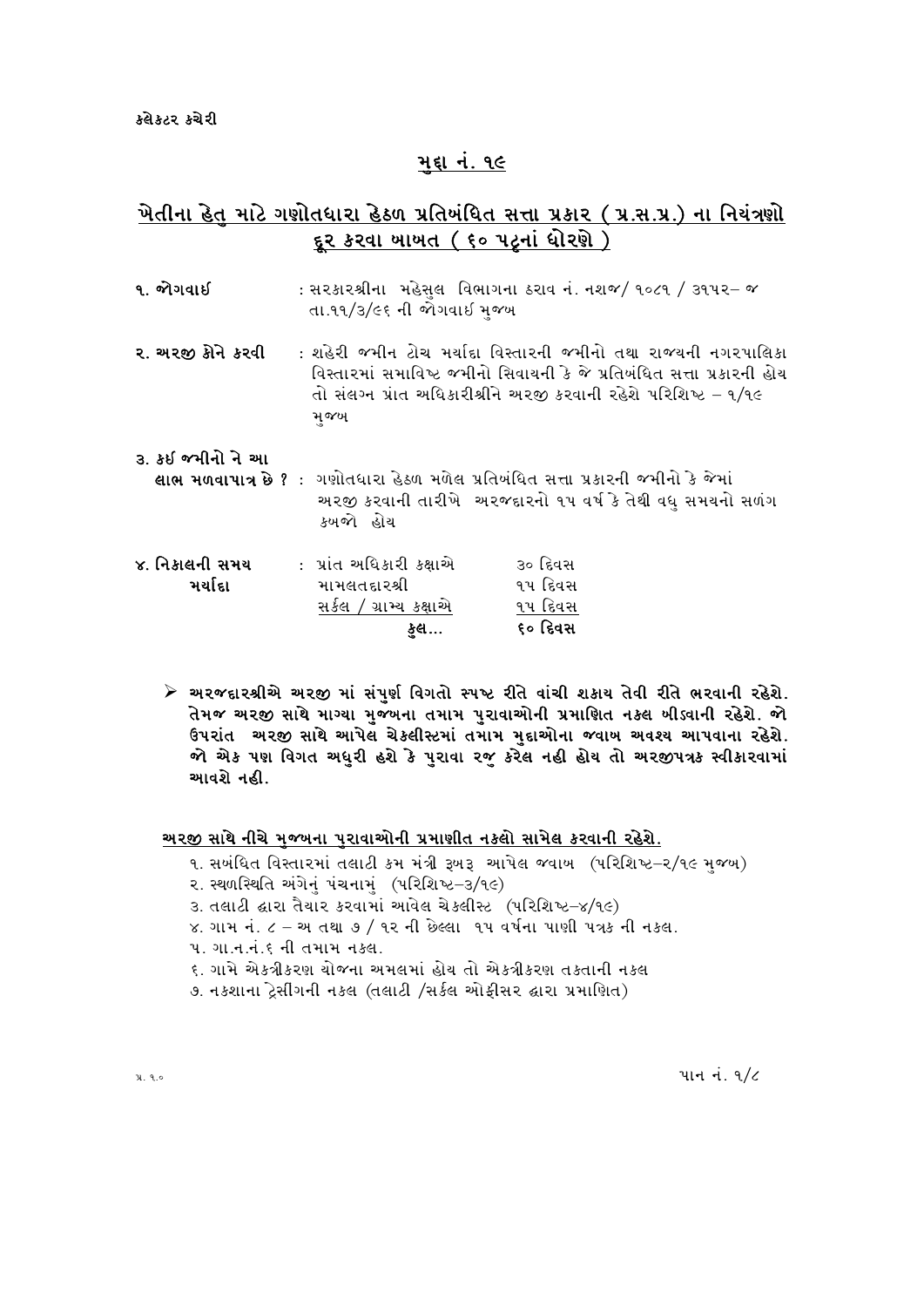## પરિશિષ્ટ:–૧/૧૯

બાર–કોડ સ્ટીકર માટેની જગ્યા

# મેતીના હેત માટે પ્ર.સ.પ્ર.ની જમીનોને જની શરતોમાં તખદીલ કરવાની અરજી

GFD oPPPPPPPPPPPPPPPPPPPPPPPPPPPPPPPPPPPPPP

| કોર્ટ કી સ્ટેમ્પ |
|------------------|
| $31.3 - 00$      |
|                  |

પ્રતિ. પ્રાંત અધિકારીશ્રી PPPPPPPPPPPPPPPPPP5|F\T કલેકટરની કચેરી

### વિષય: <u>ખેતીના હેત માટે પ્ર.સ.પ્ર.ની જમીનો ને જની શરતોમાં તખદીલ કરવા ખાખત</u>

મોજે...................તાલુકો.................સર્વેનંબર/બ્લોક નંબર............

સવિનય વિનંતી સાથે જણાવવાનું કે અમો એ ધારણ કરેલ નીચેની વિગતની જમીન પ્ર.સ.પ્ર.માંથી જુની શરતમાં તખદીલ કરવા માંગુ છું જે માટે નીચેની જરૂરી વિગતો અને પુરાવાઓ રજુ કરુ છું. જે .<br>.<br>E alid as faulth with the soft with the basic time set of the set of the set of the set of the set of the set કરી આપવા વિનંતી છે.

| ٩.         |       | અરજદારનું નામ                                     |                      |
|------------|-------|---------------------------------------------------|----------------------|
| ર.         | સરનામ |                                                   |                      |
| З.         |       | ધારણ કરેલ જમીનની વિગત                             | $\ddot{\phantom{a}}$ |
|            |       | (અ) ગામનું નામ                                    | $\ddot{\phantom{0}}$ |
|            |       | (બ) તાલુકાનું નામ                                 |                      |
|            |       | $(s)$ જમીનનો સર્વે નંબર / બ્લોક નંબર:             |                      |
|            |       | (s) જમીનનું ક્ષેત્રફળ<br>હિ. આરે. પ્રતિઆરે )      |                      |
| $\times$ . |       | અરજી કર્યા તારીખે કેટલા વર્ષનો<br>કબજો ભોગવટો છે. |                      |

 $\mathcal{L}$ ,  $\mathcal{L}$ ,  $\mathcal{L}$ 

૫. અરજદાર જમીન કેવી રીતે ધારણ કરે છે ?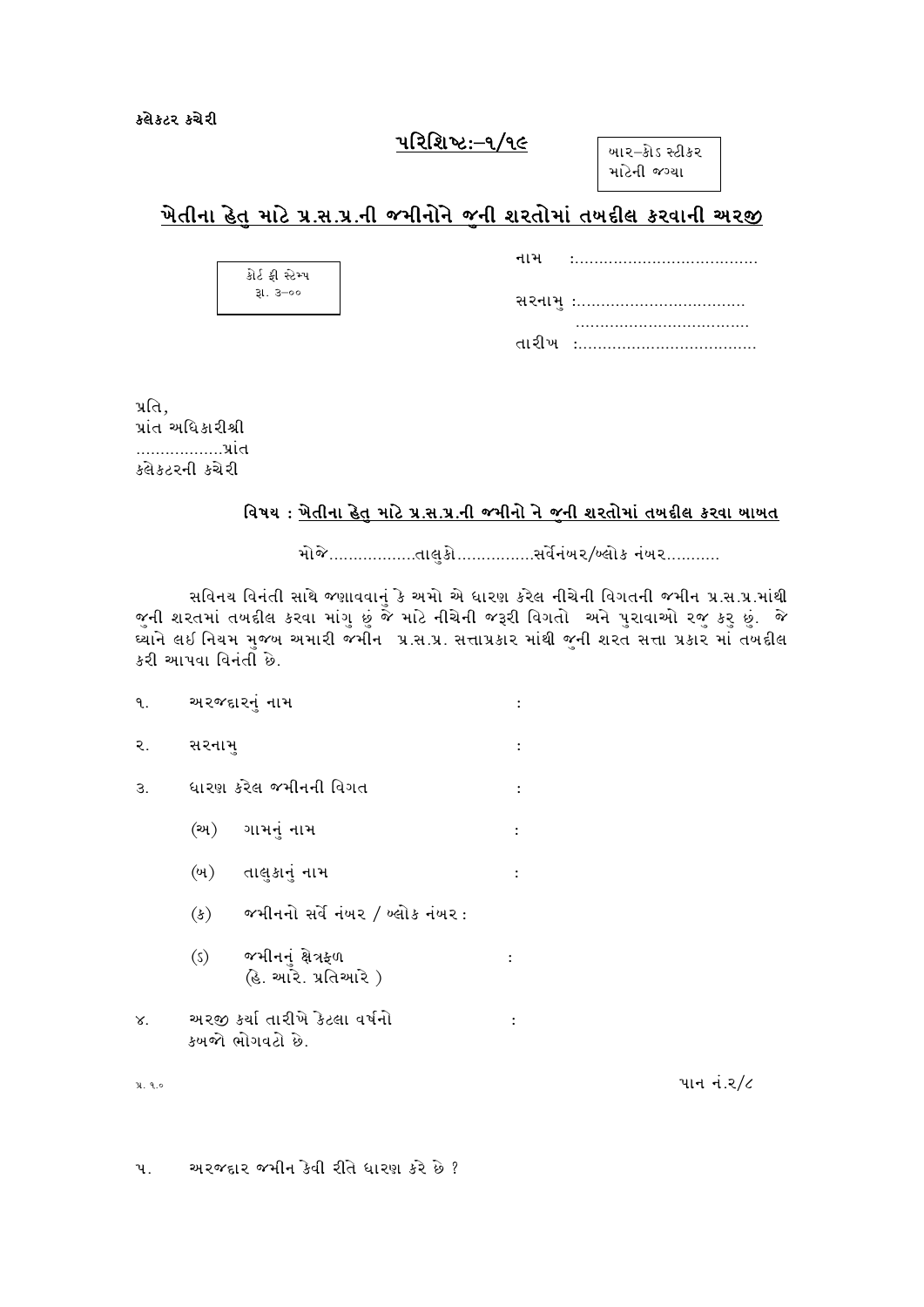#### ક્લેક્ટર કચેરી

વેચાણ / વારસાઈ

- ૬. શરત ભંગ થાય છે કે કેમ ?
- $\mathcal{S}$ . ગુડા, યુ.એલ.સી, નગરપાલિકા લીમીટમાં આવે છે. ?

સ્થળ :-તારીખ :–

> (અરજદારનીસહી / નામ / અંગુઠાનું નિશાન)

#### $-$ : એક્રરાર :–

 $\sim$  :

 $\mathbb{R}^2$ 

 $\sim$  1  $^{\circ}$ 

અમો અરજદાર અમારા ધર્મના સોગંદ ઉપર પ્રતિજ્ઞાપુર્વક એકરાર કરી આથી જણાવીએ છીએ .<br>કે, ઉપર અરજીમાં જણાવેલ તમામ વિગતો / હકીકત અમારી જાણ તેમજ માનવા મજબ ખરી અને <u>ખરાખર છે. જો અરજી માં જણાવેલ હકીકત ખોટી જણાય કે અમોએ જાણી ખુઝીને ખોટી હકીકત /</u> વિગત રજૂ કરેલ હોવાનું ઘ્યાને આવે તો ખોટા દસ્તાવેજો રજૂ કરવા બદલ અમારી સામે કાયદેસરની કાર્યવાહી હાથ ધરી શકાશે. તેમજ ખોટી હકીકત રજુ કરવી તે ફોજદારી ગુન્હો બને છે. તે હકીકત અમો સારી રીતે જાણીએ છીએ.

સ્થળ :-તારીખ :–

> (અરજદારની સહી/નામ/અંગુઠાનું નિશાન)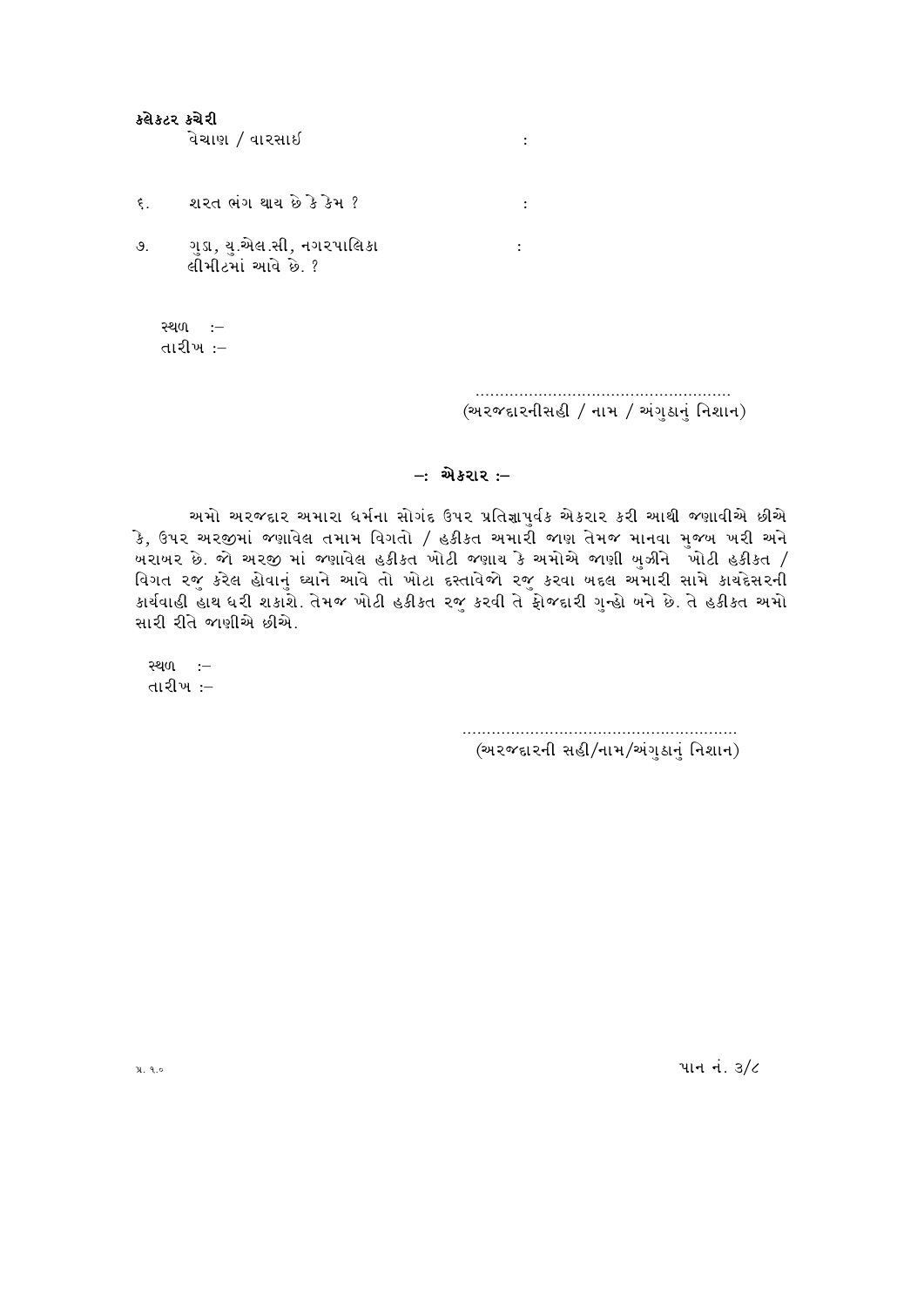કલેકટર કચેરી

# <u>પરિશિષ્ટ :–ર/૧૯</u> <u>અ૨જદા૨નો રૂખરૂ જવાખ</u>

|                                                                                                                                                                                                                                                                                                                                                                                                                                                                                                                    |                             | તે આજ રોજ રૂખરૂ હાજર થઈ પુછવાથી લખાવું છું.           |                  |                                                                                                                                                                               |  |
|--------------------------------------------------------------------------------------------------------------------------------------------------------------------------------------------------------------------------------------------------------------------------------------------------------------------------------------------------------------------------------------------------------------------------------------------------------------------------------------------------------------------|-----------------------------|-------------------------------------------------------|------------------|-------------------------------------------------------------------------------------------------------------------------------------------------------------------------------|--|
|                                                                                                                                                                                                                                                                                                                                                                                                                                                                                                                    |                             |                                                       |                  |                                                                                                                                                                               |  |
|                                                                                                                                                                                                                                                                                                                                                                                                                                                                                                                    | નામે પ્ર.સ.પ્ર. થી ચાલે છે. |                                                       |                  |                                                                                                                                                                               |  |
|                                                                                                                                                                                                                                                                                                                                                                                                                                                                                                                    |                             |                                                       |                  | ચ્યા કા ર                                                                                                                                                                     |  |
|                                                                                                                                                                                                                                                                                                                                                                                                                                                                                                                    | માંગણી કરેલ છે.             | અમારા નામે ગુજરાત રાજ્યમાં નીચેની વિગતે જમીન આવેલ છે. |                  | વિગતે પ્ર.સ.પ્ર.થી પ્રાપ્ત થયેલ છે. જેથી આ જમીન ઉપર કબજો સળંગ પંદર વર્ષથી વધારે સમયનો<br>છે. આ જમીન અમારે ખેતીના ઉપયોગ માટે પ્ર.સ.પ્ર. માંથી જુની શરતમાં ફેરવવાની હોઇ તે માટે |  |
|                                                                                                                                                                                                                                                                                                                                                                                                                                                                                                                    | ગામનં નામ ખાતા નંબર         |                                                       | જમીનનં ક્ષેત્રફળ | હે.આરે. ચો.મી                                                                                                                                                                 |  |
|                                                                                                                                                                                                                                                                                                                                                                                                                                                                                                                    |                             |                                                       |                  |                                                                                                                                                                               |  |
| આ સિવાય બીજી કોેઇ જમીન અમો ધારણ કરતાં નથી. જેથી અમો ખેત જમીન ટોચ મર્યાદા<br>કરતાં ઓછી જમીન ધારણ કરીએ છીએ. અમારી સવાલવાળી જમીન શહેરી ટોચ મર્યાદા વિસ્તારમાં<br>નથી. જેથી અમોને  સવાલવાળી જમીન ખેતીના ઉપયોગ માટે જની શરતમાં  ફેરવી આપવા વિનંતી છે.<br>સરકારશ્રી ના ઠરાવોની જોગવાઈ અનુસાર આકારના સાઈઠ પટ્ની રકમ ભરવા તૈયાર છીએ.<br>આ જમીન હાલમાં સ્થળે ખુલ્લી છે અને અમારા પ્રત્યક્ષ કબજાના ભોગવટાની આવેલી છે અને<br>અમો જાતે ખેતી કરીએ છીએ.<br>ઉપર મુજબ અમારા લખાવ્યા મુજબ બરાબર અને ખરો છે. જે બદલ નીચે  સહી / સહીઓ |                             |                                                       |                  |                                                                                                                                                                               |  |
| કરેલ છે.                                                                                                                                                                                                                                                                                                                                                                                                                                                                                                           |                             |                                                       |                  |                                                                                                                                                                               |  |
| સ્થળ :<br>તારીખ :                                                                                                                                                                                                                                                                                                                                                                                                                                                                                                  |                             | મારી રૂખરૂ                                            |                  | (તમામ અરજદારોની સહી/નામ/અંગુઠાનું નિશાન)                                                                                                                                      |  |
|                                                                                                                                                                                                                                                                                                                                                                                                                                                                                                                    |                             | તલાટી કમ મંત્રી સહી /નામ /સિકકો                       |                  |                                                                                                                                                                               |  |

 $\tilde{\mathcal{A}}$ ધિ : તમામ ક્ષ્યજેદારોના જવાષ મેળવવાના રહેશે.

 $x, a.$   $\frac{1}{2}$   $\frac{1}{2}$   $\frac{1}{2}$   $\frac{1}{2}$   $\frac{1}{2}$   $\frac{1}{2}$   $\frac{1}{2}$   $\frac{1}{2}$   $\frac{1}{2}$   $\frac{1}{2}$   $\frac{1}{2}$   $\frac{1}{2}$   $\frac{1}{2}$   $\frac{1}{2}$   $\frac{1}{2}$   $\frac{1}{2}$   $\frac{1}{2}$   $\frac{1}{2}$   $\frac{1}{2}$   $\frac{1}{2}$   $\frac{1}{2}$   $\frac{$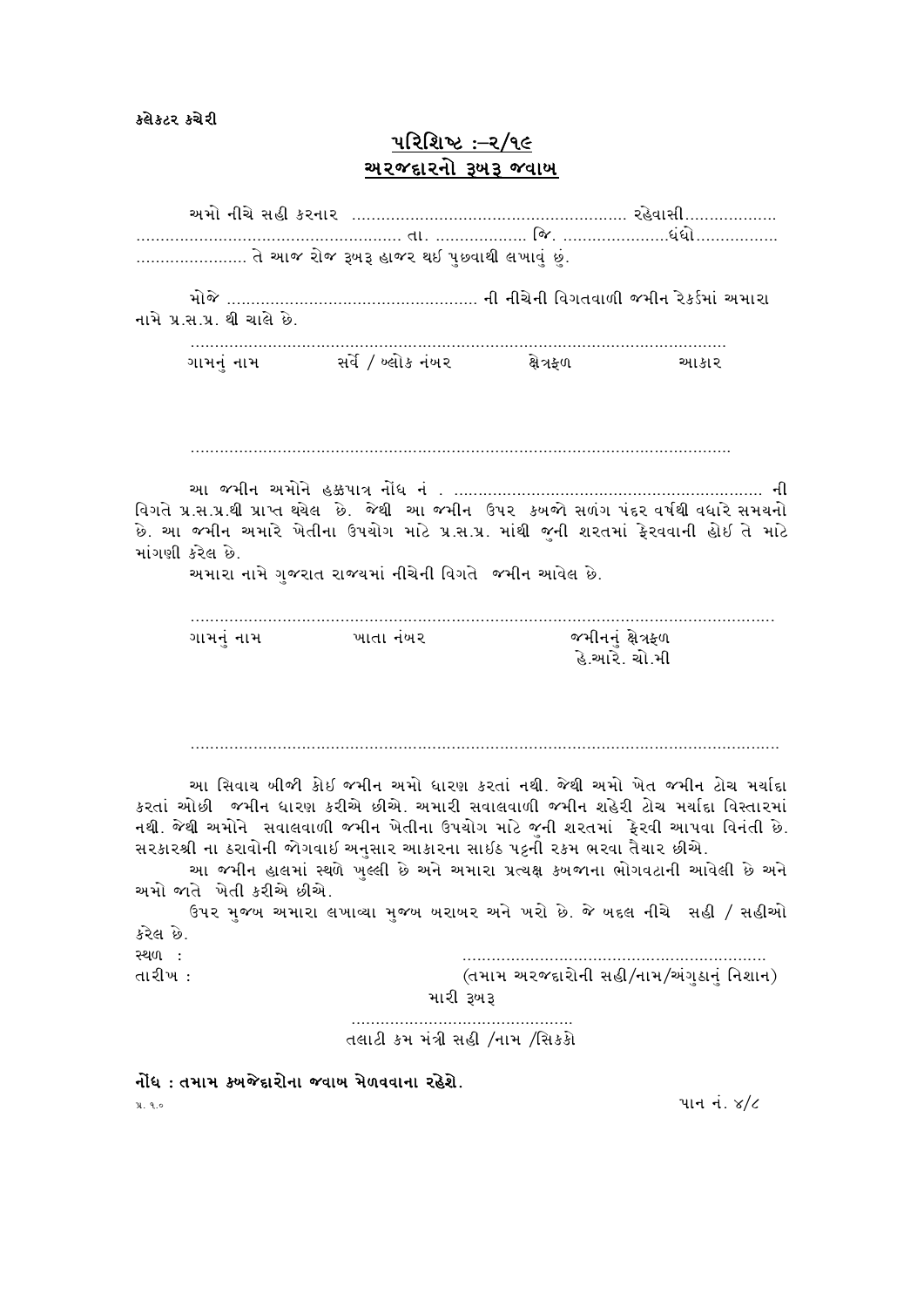## $42$ ચિશિષ્ટ $: 3/9$ ૯ સ્થળ સ્થિતિ અંગેનં પંચનામં

| અનુ.નં.                                              | નામ | જાતિ | ઉ.વ | ધંધો | રહેવાસી |
|------------------------------------------------------|-----|------|-----|------|---------|
| ૧.<br>$\mathcal{R}_{\bullet}$<br>3.<br>$\mathsf{x}.$ |     |      |     |      |         |

અમો ઉપર જણાવેલ પંચો આજરોજ તલાટી ...........................ના બોલાવવાથી રૂબરૂ હાજર Y. 5]KJFYL ,BFJLV[ KLV[4 S[ DMH[ PPPPPPPPPPPPPPPPPPPPPTFP PPPPPPPPPPPPPPPPGL ;LD GF\ ;J[ " G\AZ a,MS નંબર ................... આકાર વાળી જમીન રેકર્ડમાં............................ના નામે ચાલે છે. આ જમીન પ્ર.સ.પ\_ની છે. આ જમીન ની સ્થળે ખાત્રી કરતાં તે હાલમાં સ્થળે ખુલ્લી છે. તેમા ખેતી થા<mark>ય છે. અને</mark><br>ખાંધકામ થયેલ નથી. જમીનમાં હાલ માં છેલ્લા.............વર્ષથી પ્રત્યક્ષ કખજો ખાંધકામ થયેલ નથી. જમીનમાં હાલ માં છેલ્લા............વર્ષથી પ્રત્યક્ષ કખજો PPPPPPPPPPPPPPPPPPPPPPPPPPPPPPPPPPPPPPPPPPPP GM K[P VG [ T[DF\ PPPPPPPPPPPPPPPPPPPPPPG] \JFJ [TZ SZ[, K[P

આ જમીન ખેતીના ઉપચોગ માટે જુની શરતમાં ફેરવવવામાં આવેતો કોઈ વાંધા સરખુ નથી.

ઉપરનું પંચનામુ અમો પંચોના લખાવ્યા મુજબ બરાબર અને ખરું છે. તે વાંચી સમજી નીચે સહીઓ કરેલ છે.

| સ્થળ :  |  |
|---------|--|
| તારીખ : |  |
|         |  |
|         |  |

#### મારી રૂખરુ

PPPPPPPPPPPPPPPPPPPPPPPPPPPPPPPPPPPPPPPPPPPPPPPPP તલાટી કમ મંત્રી ની સહી/ નામ/ સિક્કો

ઉપરના પંચનામા મજબની હકીકતો મે જાતે રૂબર મા તપાસ કરેલ છે.અને તે બરાબર માલમ પડેલ છે.

 PPPPPPPPPPPPPPPPPPPPPPPPPPPPPPPPPPPPPPPPPP સર્કલ ઓફીસરની સહી /નામ સિક્કો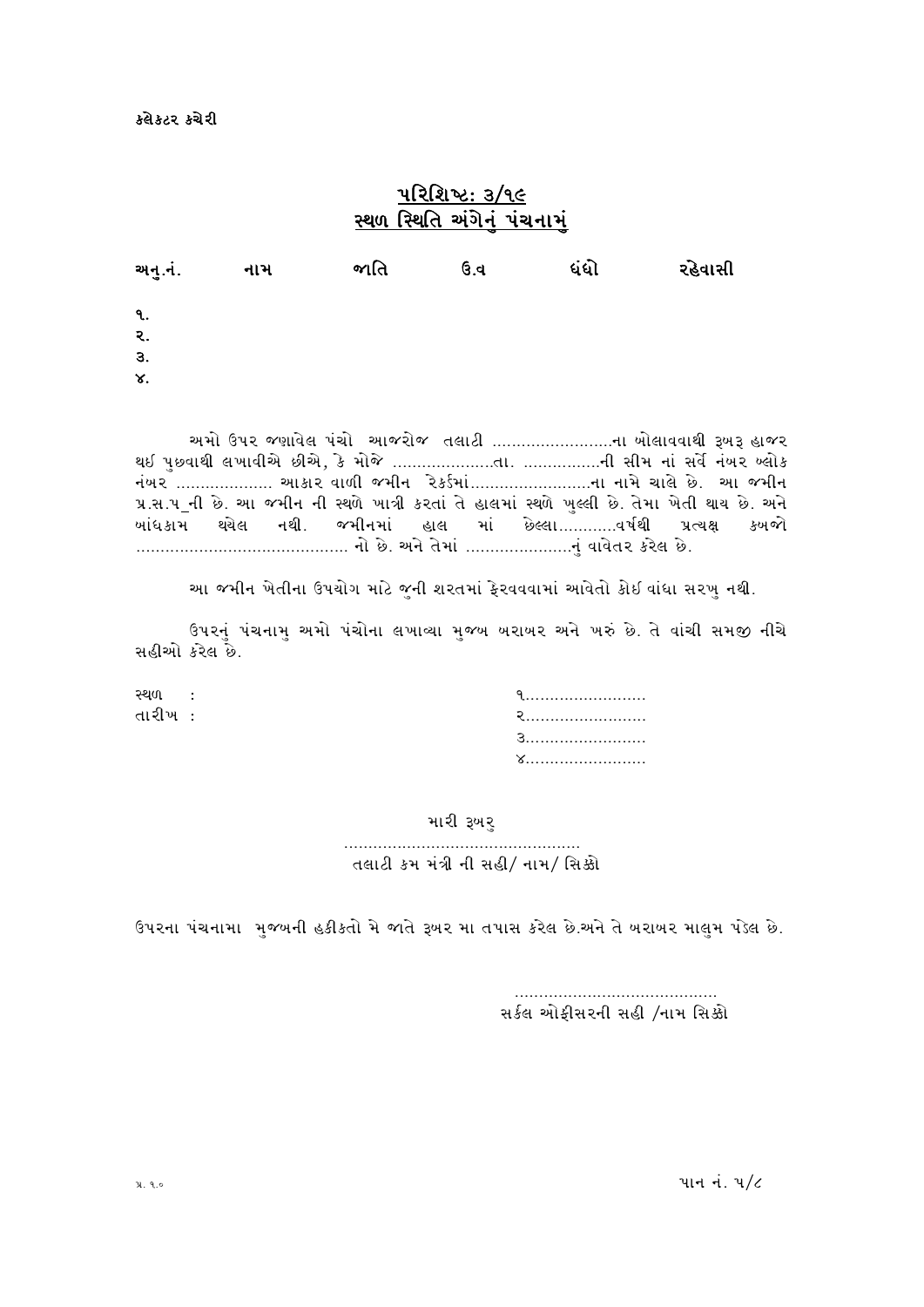### કલેકટર કચેરી

# <u> परिशिष्ट: ४/१૯</u> तसाटीसेश्री से २० करवानुं चेक्ष्सीस्ट

વિષય :- મોજે ................. તા. ............... ના.સ.નં. / બ્લોક નંબર ની .................. હે.આરે.ચો.મી. વાળી પ્ર.સ.પ્ર.ની જમીન જૂની શરતમાં ફેરવવા અંગે.

પ્રતિબંધિત સત્તા પ્રકારની જમીન ખેતીના કામે આકાર ના ૬૦ પટ્ટ પ્રિમિયમ લઇ જુની શરતમાં ફેરવી આપવા બાબતનું ચકાસણી કરવાનું ચેકલીસ્<mark>ટ</mark>

| ૧.              | અ૨જદા૨નું નામ                                                                              |           |  |  |
|-----------------|--------------------------------------------------------------------------------------------|-----------|--|--|
| ર.              | અરજદારનું હાલનું સરનામું                                                                   |           |  |  |
| 3.              | અરજદારે માંગેલી કરેલ જમીનની વિગત :          સર્વે બ્લોકનં.      ક્ષેત્રફળ             આકાર |           |  |  |
| $\times$ .      | અરજદારે ધારણ કરેલ જમીનની વિગત :                                                            |           |  |  |
|                 | $\zeta$ ( અ) સામેલ રાખવી                                                                   |           |  |  |
| પ.              | ખેત જમીન ટોચ મર્યાદાનો ખાધ નડે છે કે કેમ ?:                                                |           |  |  |
| $\xi$ .         | અરજદારને આ જમીન ન.શ./ સાંબાર નોંધ નંખર તારીખ નોંધ ની વિગત                                  |           |  |  |
|                 | પ્રતિબંધિત સત્તા પ્રકારે કયારથી મળેલ છે.                                                   |           |  |  |
| $\mathcal{S}$ . | નમુના નં.૯ નું ખરીદીનું                                                                    |           |  |  |
|                 | પ્રમાણપત્ર રજુ કરેલ છે કે કેમ ?                                                            |           |  |  |
| $\epsilon$ .    | હાલના કબજેદારનું નામ કઈ                                                                    | $\sim$ 1. |  |  |
|                 | નોંધ થી ચાલે છે? જેવી કે વારસાઈ                                                            |           |  |  |
|                 | વહેંચણી ( નોંધ નંબર સાથે )                                                                 |           |  |  |
| $\epsilon$ .    | અરજદારનો આ જમીન                                                                            |           |  |  |
|                 | ઉપર કચારથી કબજો છે?                                                                        |           |  |  |
| 9.0.            | છેલ્લા ૧૫ વર્ષથી પાણી પત્રકમાં                                                             |           |  |  |
|                 | ખેતી થાય છે કે કેમ ?                                                                       |           |  |  |
|                 |                                                                                            |           |  |  |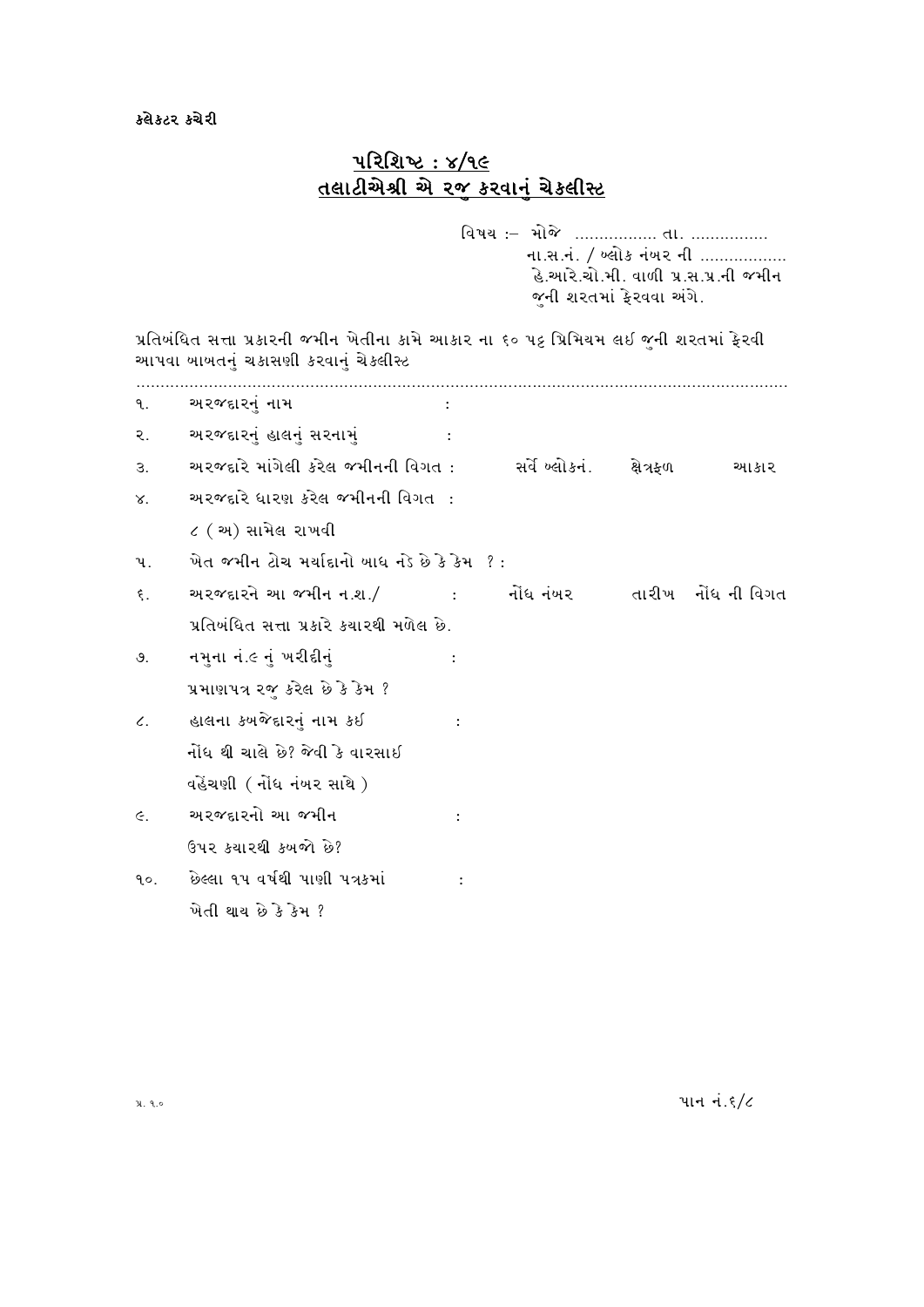## કલેકટર કચેરી

|     | ૧૧. પ્રશ્નવાળી જમીનમાં કોઈ        |                      |  |
|-----|-----------------------------------|----------------------|--|
|     | ખાનાખત કે કુલમુખત્યારથી           |                      |  |
|     | અન્ય ઇસમોનો હકક છે.               |                      |  |
|     | ૧૨. ખેતી થતી હોવા બદલ ૭/૧૨ :      |                      |  |
|     | પંચનામું સામેલ કરેલ છે.તે         |                      |  |
|     | સ.ઓ.એ. વેરીફાઈ કરેલ છે ?          |                      |  |
|     | ૧૩. ગુડા, યુ.એલ.સી,નગરપાલિકા :    |                      |  |
|     | લીમીટમાં આવે છે?                  |                      |  |
|     | ૧૪. સવાલવાળી જમીનમાં શરતભંગ :     |                      |  |
|     | થયેલ છે કે કેમ ? સ.ઓ.સ.ઇ.નો       |                      |  |
|     | રીપોર્ટ સ્વયંસ્પષ્ટ મેળવો         |                      |  |
|     | ૧૫. આ જમીનમાં કોઇ ગેરકાયદેસર :    |                      |  |
|     | નોંધ પેડેલ હોવાનું જણાયેલ છે.     |                      |  |
|     | १६ थ्या अप्तरना ६० पट्टनी २४भनी : |                      |  |
|     | ગણતરી કરી કેટલી રકમ               |                      |  |
|     | ભરવાપાત્ર થાય છે?                 |                      |  |
| ૧૭. | અન્ય કોઇ ઇસમોનો વાંધો છે.         |                      |  |
|     | કે કેમ ?                          |                      |  |
|     | ૧૮. તલાટીશ્રીનો અભિપ્રાય          | $\ddot{\phantom{a}}$ |  |
|     | ૧૯. સર્કલ ઓફિસરશ્રીનો અભિપ્રાય    |                      |  |
|     |                                   |                      |  |

**સ્થ**ળ: તારીખ :

…………………………………<br>સર્કલ ઓફિસરની સહી *|* નામ *|* સિકકો

પાન નં. 9/૮

પ્ર. ૧.૦